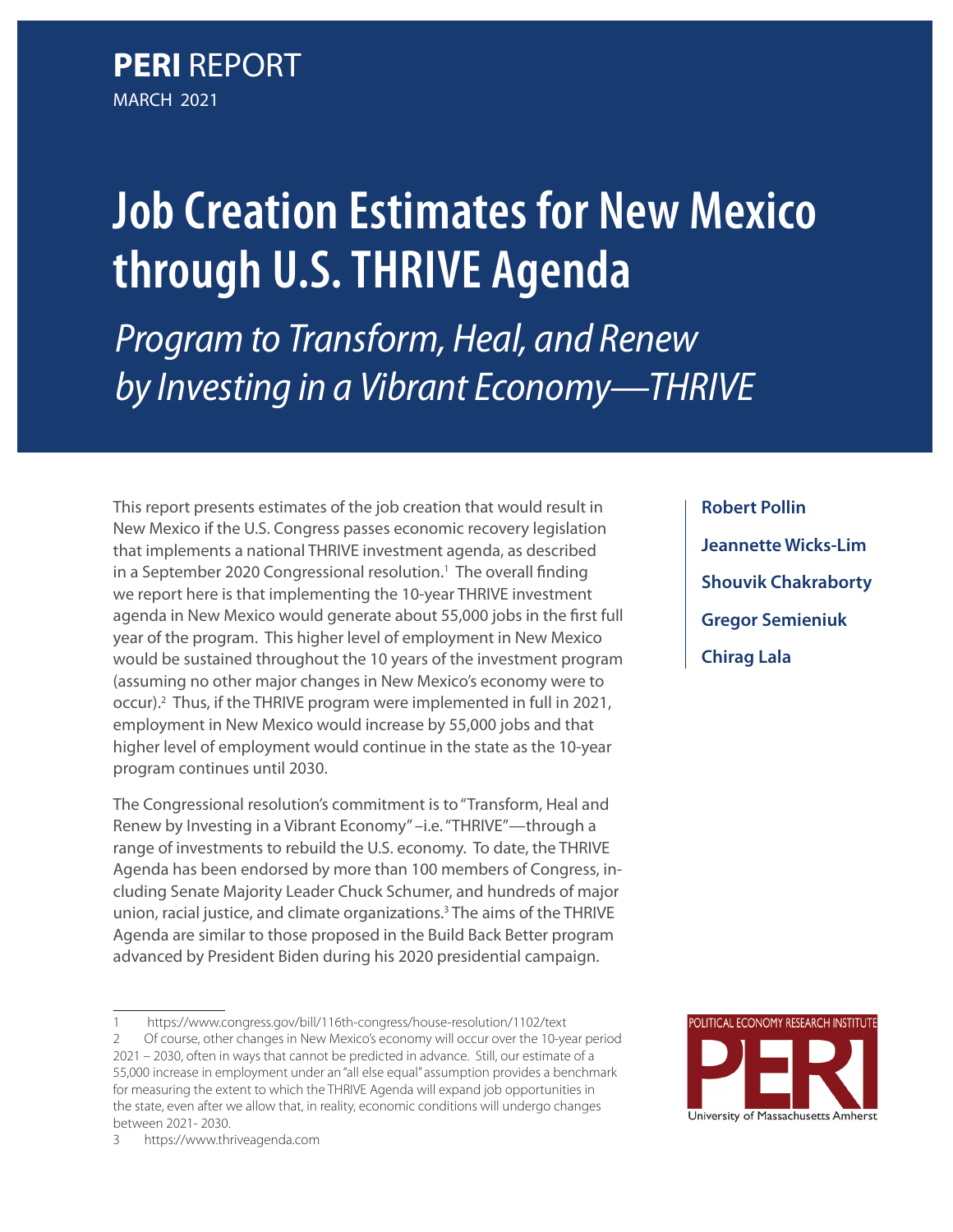The THRIVE Agenda consists of four major investment areas:

*1. Clean renewable energy and energy efficiency*: To expand access to renewable energy and improve the energy efficiency of vehicles, buildings, and industries so as to achieve the climate stabilization goals set out by the Intergovernmental Panel on Climate Change (IPCC) of reducing carbon dioxide emissions by 45 percent by 2030 and to reach net zero emissions by 2050.

*2. Infrastructure:* To expand access to affordable transportation, high-speed broadband, clean water, upgrade parks and other public amenities, reduce pollution, and strengthen the public resources needed to undergird a manufacturing revival.

*3. Agriculture and land restoration:* To expand opportunities for family farmers, including younger farmers and people of color, and to support regenerative agriculture, local and regional food systems, and climate resilience.

*4. Care economy, public health, and the postal system:* To significantly expand and enhance the level of service provision in these crucial areas of the economy and to raise job quality standards—including wages, benefits, and workplace conditions—for workers employed in these activities.

For the U.S. as a whole, the THRIVE Agenda is designed as a 10-year investment program, with an average annual budget of \$954 billion.<sup>4</sup> This would amount to about 4.0 percent of average U.S. Gross Domestic Product over 2021 – 2030, assuming that the U.S. economy grows at about 2.2 percent per year.

Our job creation estimates for New Mexico result from the state receiving its share of the overall THRIVE budget based on its share of the U.S. population. Because New Mexico accounts for 0.64 percent of the U.S. population, its share of the \$954.2 billion annual U.S. THRIVE budget would be \$6.1 billion per year. The proportions of total THRIVE spending in New Mexico will also be equal to their respective shares for the overall U.S. economy. In Table 1, we show New Mexico's annual budget allocations by investment area under THRIVE between 2021 – 2030. They amount to: \$2.3 billion for clean renewable energy and energy efficiency; \$2.1 billion for infrastructure; \$1.2 billion for agriculture and land restoration; and \$540 million for the care economy, public health and postal service.

As we noted above and present in detail in the following tables, this level of investment spending in New Mexico will generate an average of about 55,000 jobs within the state. This is equal to 5.7 percent of New Mexico's labor force as of February 2020. To illustrate the potential impact of this level of job creation in New Mexico, let us assume that these investments are undertaken in the state, and all else about the state's economy were to

<sup>4</sup> In our March 2021 report *Employment Impacts of Proposed U.S. Economic Stimulus Programs: Job Creation, Job Quality, and Demographic Distribution Measures*, we describe the components of the overall U.S. THRIVE Agenda and the sources for the budget figures in the program's various investment areas. We also present details on our methodology for estimating job creation figures and related data presented for the national THRIVE program: https:// www.peri.umass.edu/publication/item/1397-employment-impacts-of-proposed-u-s-economic-stimulus-programs.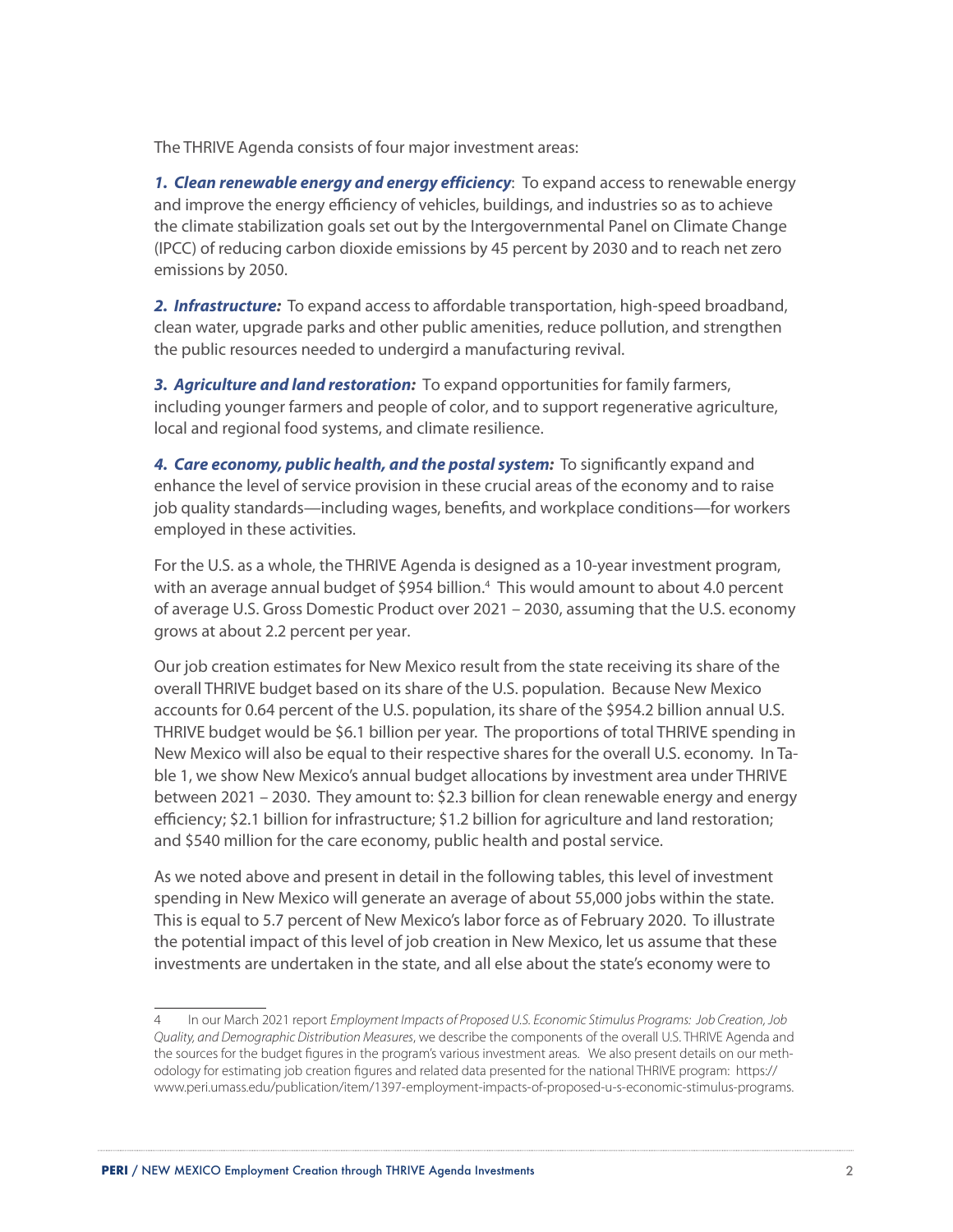#### **TABLE 1: U.S. THRIVE Agenda Budget and New Mexico Budget Allocations through THRIVE** *New Mexico population = 0.64% of U.S. population*

|                                                    | Overall U.S. THRIVE Agenda Budget                                                                            | New Mexico<br><b>THRIVE Agenda</b><br><b>Budget</b><br><b>Allocations</b> |                 |
|----------------------------------------------------|--------------------------------------------------------------------------------------------------------------|---------------------------------------------------------------------------|-----------------|
|                                                    | Shares of U.S. THRIVE<br>U.S. THRIVE Agenda Budget<br><b>Allocations</b><br><b>Agenda Budget Allocations</b> |                                                                           |                 |
| Clean renewable energy<br>and energy efficiency    | \$358.8 billion                                                                                              | 37.6%                                                                     | \$2.3 billion   |
| Infrastructure                                     | \$324.3 billion                                                                                              | 34.0%                                                                     | \$2.1 billion   |
| Agriculture and land<br>restoration                | \$186.6 billion                                                                                              | 19.5%                                                                     | \$1.2 billion   |
| Care economy, public<br>health, and postal service | \$84.5 billion                                                                                               | 8.9%                                                                      | \$540.2 million |
| <b>Totals</b>                                      | \$954.2 billion                                                                                              | 100%                                                                      | \$6.1 billion   |

Source: https://www.peri.umass.edu/publication/item/1397-employment-impacts-of-proposed-u-s-economic-stimulus-programs.

remain equal. Under such an "all else equal" assumption, this level of job creation would result, for example, in the state's unemployment rate falling to 3.9 percent from its average level of 9.6 percent between July – December 2020. A reduction in New Mexico's unemployment rate at something approximate to this scale would represent a major expansion in job opportunities throughout the state. Indeed, implementing the THRIVE Agenda in New Mexico would likely encourage a large number of people to enter New Mexico's labor force, or to reenter after having dropped out because their prospects for getting hired had been discouraging. Overall, the rise in the state's employment opportunities will provide a foundation for a broader improvement in living conditions for the people of New Mexico.<sup>5</sup>

Of course, this expansion in job opportunities would be in addition to the benefits to the people of New Mexico through implementing the THRIVE investment program—i.e. the benefits resulting from building a clean energy system throughout the state; deepening the state's commitment to protecting its environment; enhancing productivity and business opportunities through upgrading the state's infrastructure; widening opportunities in agriculture and land restoration; and raising quality standards in the provision of care economy, health care and postal delivery services.

<sup>5</sup> In *Employment Impacts of Proposed U.S. Economic Stimulus Programs*, as cited above, we provide evidence on job creation at the national level within five major sectors of the U.S. economy: manufacturing; services; construction; wholesale and retail trade; and agriculture. For example, we report that manufacturing employment through the national THRIVE program will amount to 1.6 million jobs, equal to 10.3 percent of the 15.5 million overall level of job creation. This study of the U.S. economy-wide impact of the THRIVE Agenda also includes data on 1) wages, benefits and unionization rates for workers currently employed in the range of activities associated with the THRIVE Agenda; 2) educational attainment levels of these workers; and 3) shares of women and people of color employed in these activities at present.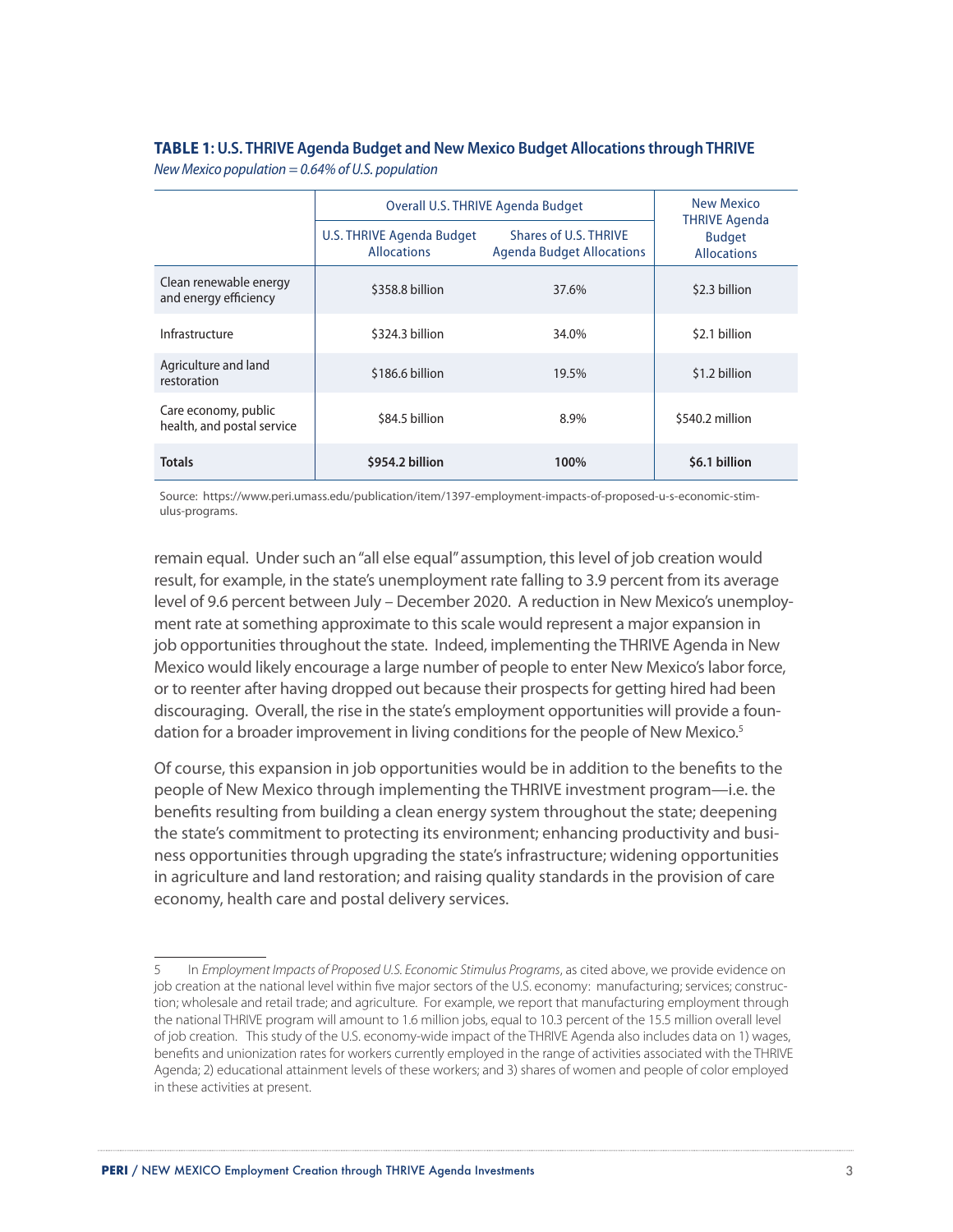## **NEW MEXICO Energy Efficiency and Clean Renewable Energy Investments through THRIVE Agenda**

|                           | Job Creation per \$1 Million in Spending |     |                 |               |  |  |  |
|---------------------------|------------------------------------------|-----|-----------------|---------------|--|--|--|
|                           | 1) Direct Jobs<br>2) Indirect Jobs       |     | 3) Induced Jobs | 4) Total Jobs |  |  |  |
| <b>Energy efficiency</b>  |                                          |     |                 |               |  |  |  |
| <b>Building retrofits</b> | 3.8                                      | 1.9 | 1.4             | 7.1           |  |  |  |
| Industrial efficiency     | 3.7                                      | 0.8 | 1.3             | 5.8           |  |  |  |
| High-efficiency autos     | 0.0                                      | 0.0 | 0.0             | 0.0           |  |  |  |
| Renewable energy          |                                          |     |                 |               |  |  |  |
| Wind energy               | 1.7                                      | 0.5 | 0.7             | 2.9           |  |  |  |
| Solar energy              | 2.3                                      | 0.8 | 1.0             | 4.1           |  |  |  |
| Geothermal energy         | 6.1                                      | 1.6 | 2.4             | 10.1          |  |  |  |

#### **TABLE 2A: Energy Efficiency and Clean Renewable Energy Investments: Job Creation—***Direct, Indirect, and Induced Jobs*

#### **TABLE 2B: Energy Efficiency and Clean Renewable Energy Investments:**  *Total Jobs Created with Budgetary Figure***s**

|                           |                               | <b>Annual Job Creation</b> |                                 |               | <b>Job-Years Created, All Years</b> |                                  |
|---------------------------|-------------------------------|----------------------------|---------------------------------|---------------|-------------------------------------|----------------------------------|
|                           | 1) Total Jobs/<br>\$1 Million | Annual<br><b>Budget</b>    | <b>Job Creation</b><br>per Year | # of<br>Years | Total<br><b>Budget</b>              | <b>Total</b><br><b>Job Years</b> |
| <b>Energy efficiency</b>  |                               |                            |                                 |               |                                     |                                  |
| <b>Building retrofits</b> | 7.1                           | \$361.2 million            | 2,600                           | 10            | \$3.6 billion                       | 26,000                           |
| Industrial efficiency     | 5.8                           | \$40.3 million             | 200                             | 10            | \$403.0 million                     | 2,000                            |
| High-efficiency autos     | 0.0                           | \$358.0 million            | $\mathbf 0$                     | 10            | \$3.6 billion                       | $\mathbf{0}$                     |
| Renewable energy          |                               |                            |                                 |               |                                     |                                  |
| Wind energy               | 2.9                           | \$690.4 million            | 2,000                           | 10            | \$6.9 billion                       | 20,000                           |
| Solar energy              | 4.1                           | \$690.4 million            | 2,800                           | 10            | \$6.9 billion                       | 28,000                           |
| Geothermal energy         | 10.1                          | \$153.4 million            | 1,500                           | 10            | \$1.5 billion                       | 15,000                           |
| <b>Total</b>              |                               | \$2.3 billion              | 9,100                           | 10            | \$23.0 billion                      | 91,000                           |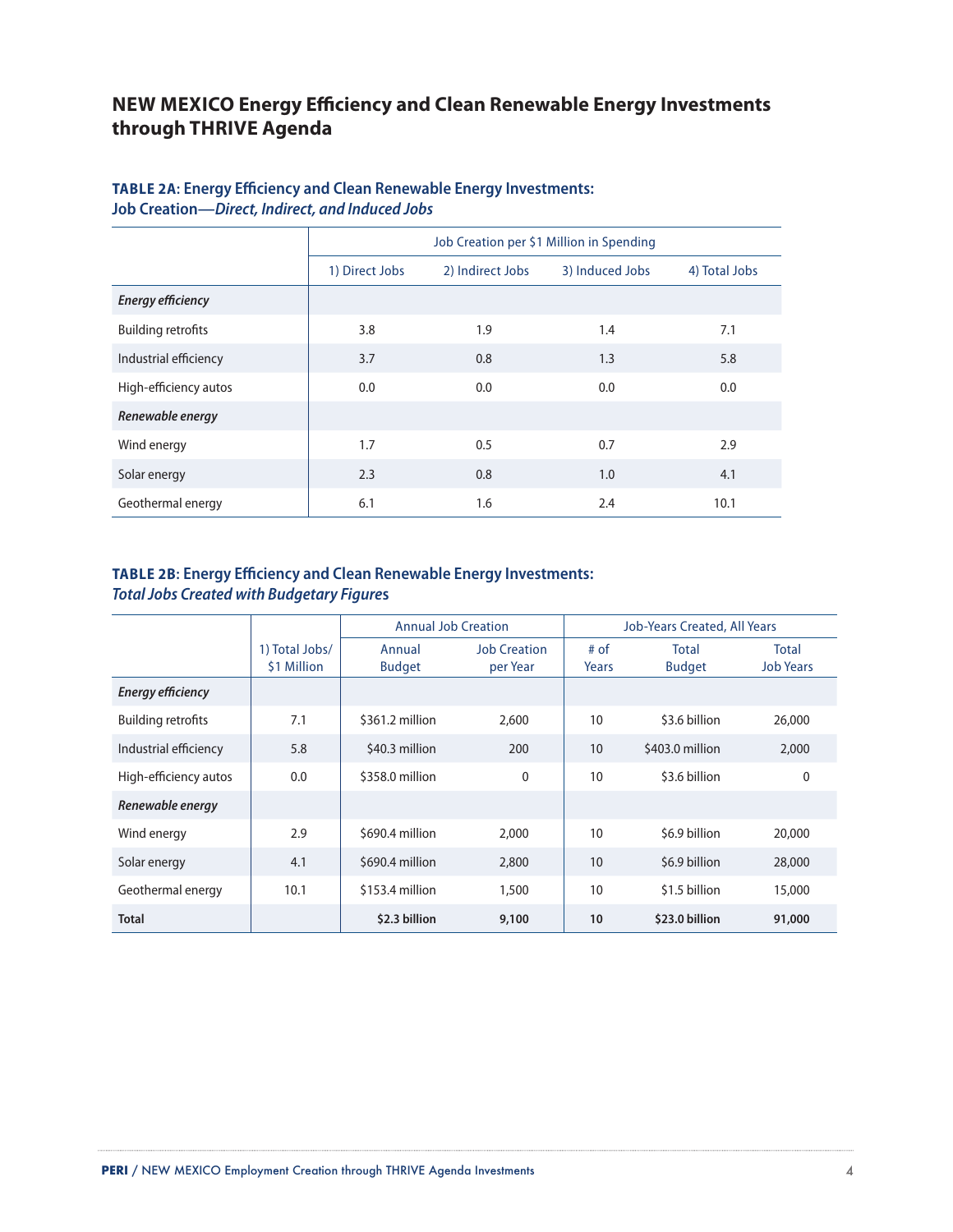## **NEW MEXICO Infrastructure Investments through THRIVE Agenda**

|                                              |                |                  | Job Creation per \$1 Million in Spending |               |
|----------------------------------------------|----------------|------------------|------------------------------------------|---------------|
|                                              | 1) Direct Jobs | 2) Indirect Jobs | 3) Induced Jobs                          | 4) Total Jobs |
| Surface transportation                       | 7.7            | 0.9              | 1.6                                      | 10.2          |
| Water/wastewater                             | 5.9            | 1.6              | 1.8                                      | 9.3           |
| Electricity                                  | 1.7            | 0.4              | 0.6                                      | 2.7           |
| Airports                                     | 2.7            | 0.6              | 0.9                                      | 4.2           |
| Inland waterways/marine ports                | 2.5            | 0.6              | 0.8                                      | 3.9           |
| Dams                                         | 8.0            | 1.6              | 2.5                                      | 12.1          |
| Hazardous and solid waste                    | 5.8            | 1.7              | 2.0                                      | 9.5           |
| Levees                                       | 8.0            | 1.6              | 2.5                                      | 12.1          |
| Public parks and recreation                  | 9.7            | 1.7              | 2.2                                      | 13.6          |
| Rail                                         | 2.5            | 0.7              | 1.0                                      | 4.2           |
| <b>Schools</b>                               | 11.3           | 1.2              | 2.6                                      | 15.1          |
| Gas distribution pipelines-leak repairs only | 1.2            | 1.6              | 1.2                                      | 4.0           |
| <b>Broadband</b>                             | 1.9            | 1.4              | 0.9                                      | 4.2           |

#### **TABLE 3A: Infrastructure Investments: Job Creation—***Direct, Indirect, and Induced Jobs*

#### **TABLE 3B: Infrastructure Investments:** *Total Jobs Created with Budgetary Figures*

|                                                   |                               | <b>Annual Job Creation</b> |                                 | <b>Job-Years Created, All Years</b> |                               |                                  |
|---------------------------------------------------|-------------------------------|----------------------------|---------------------------------|-------------------------------------|-------------------------------|----------------------------------|
|                                                   | 1) Total Jobs/<br>\$1 Million | Annual<br><b>Budget</b>    | <b>Job Creation</b><br>per Year | $#$ of<br>Years                     | <b>Total</b><br><b>Budget</b> | <b>Total</b><br><b>Job Years</b> |
| Surface transportation                            | 10.2                          | \$703.8 million            | 7,200                           | 10                                  | \$7.0 billion                 | 72,000                           |
| Water/wastewater                                  | 9.3                           | \$205.8 million            | 1,900                           | 10                                  | \$2.1 billion                 | 19,000                           |
| Electricity                                       | 2.7                           | \$273.0 million            | 700                             | 10                                  | \$2.7 billion                 | 7,000                            |
| Airports                                          | 4.2                           | \$26.8 million             | 100                             | 10                                  | \$268.0 million               | 1,000                            |
| Inland waterways/<br>marine ports                 | 3.9                           | \$9.6 million              | 40                              | 10<br>\$96.0 million                |                               | 400                              |
| Dams                                              | 12.1                          | \$24.9 million             | 300                             | 10                                  | \$249.0 million               | 3,000                            |
| Hazardous and<br>solid waste                      | 9.5                           | \$1.9 million              | 20                              | 10                                  | \$19.0 million                | 200                              |
| Levees                                            | 12.1                          | \$44.7 million             | 500                             | 10                                  | \$447.0 million               | 5,000                            |
| Public parks and<br>recreation                    | 13.6                          | \$65.2 million             | 900                             | \$652.0 million<br>10               |                               | 9,000                            |
| Rail                                              | 4.2                           | \$133.6 million            | 600                             | 10                                  | \$1.3 billion                 | 6,000                            |
| <b>Schools</b>                                    | 15.1                          | \$242.9 million            | 3,700                           | 10                                  | \$2.4 billion                 | 37,000                           |
| Gas distribution pipe-<br>lines-leak repairs only | 4.0                           | \$117.0 million            | 500                             | 10                                  | \$1.2 billion                 | 5,000                            |
| <b>Broadband</b>                                  | 4.2                           | \$223.7 million            | 900                             | 10                                  | \$2.2 billion                 | 9,000                            |
| <b>Total</b>                                      |                               | \$2.1 billion              | 17,360                          | 10                                  | \$21.0 billion                | 173,600                          |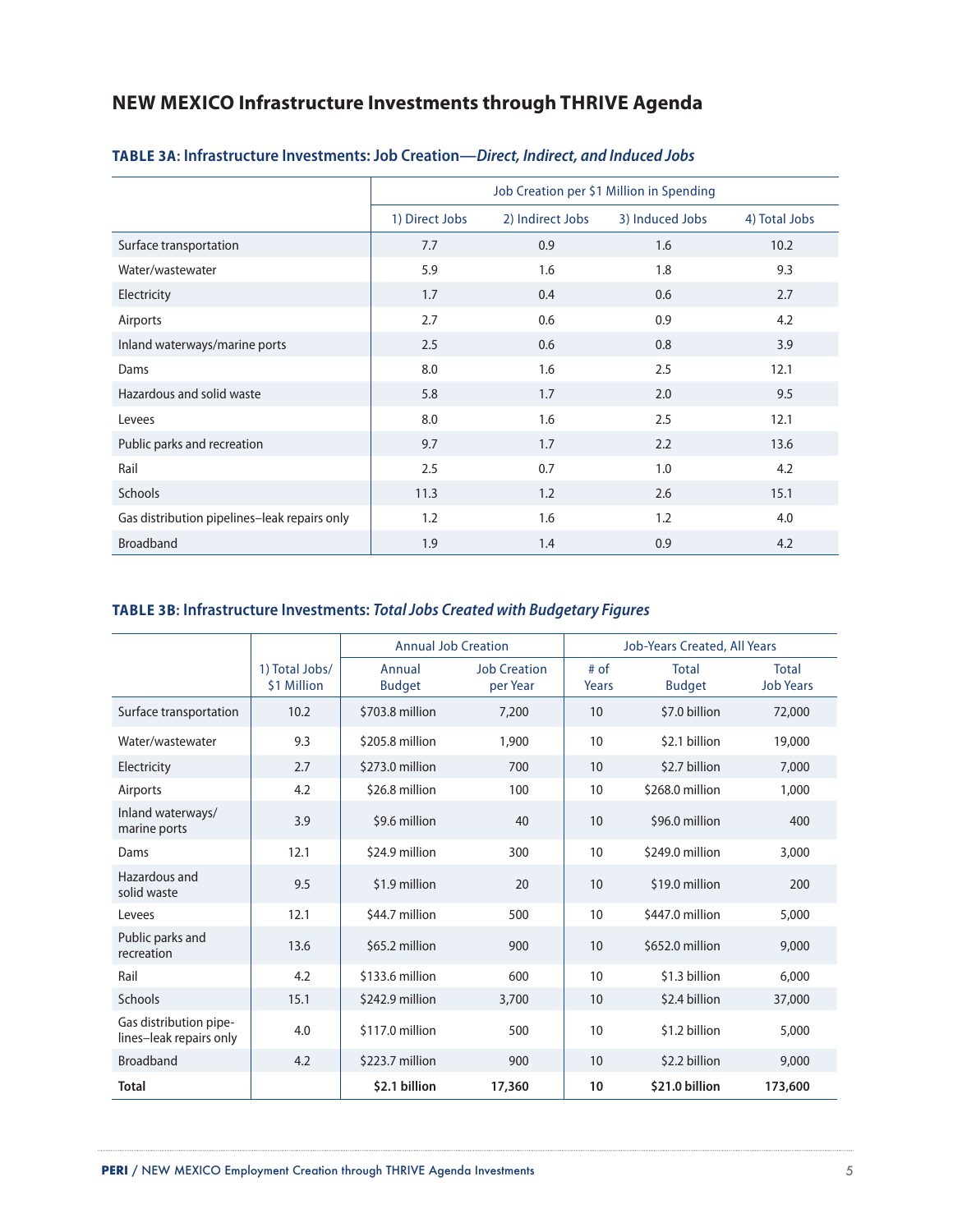## **NEW MEXICO Agriculture and Land Restoration Investments through THRIVE Agenda**

#### **TABLE 4A: Agriculture and Land Restoration Investments: Job Creation—** *Direct, Indirect, and Induced Jobs*

|                                    | Job Creation per \$1 Million in Spending |                  |                 |               |  |  |
|------------------------------------|------------------------------------------|------------------|-----------------|---------------|--|--|
|                                    | 1) Direct Jobs                           | 2) Indirect Jobs | 3) Induced Jobs | 4) Total Jobs |  |  |
| <b>Agriculture</b>                 |                                          |                  |                 |               |  |  |
| Regenerative agriculture           | 13.1                                     | 1.3              | 1.8             | 16.2          |  |  |
| Farmland conservation              | 8.9                                      | 1.5              | 2.0             | 12.4          |  |  |
| Organic farming                    | 13.1                                     | 1.3              | 1.8             | 16.2          |  |  |
| Resources for marginalized farmers | 10.4                                     | 1.2              | 1.8             | 13.4          |  |  |
| Agricultural R&D                   | 6.4                                      | 1.6              | 2.2             | 10.2          |  |  |
| <b>Land restoration</b>            |                                          |                  |                 |               |  |  |
| Pollution cleanup                  | 6.9                                      | 1.5              | 2.4             | 10.8          |  |  |
| Closing orphaned wells             | 1.7                                      | 1.5              | 1.3             | 4.5           |  |  |
| Ecosystem restoration              | 11.0                                     | 1.7              | 2.3             | 15.0          |  |  |

### **TABLE 4B: Agriculture and Land Restoration Investments:** *Total Jobs Created with Budgetary Figures*

|                                       |                               | <b>Annual Job Creation</b> |                                 |                       |                               |                                  |  | <b>Job-Years Created, All Years</b> |  |
|---------------------------------------|-------------------------------|----------------------------|---------------------------------|-----------------------|-------------------------------|----------------------------------|--|-------------------------------------|--|
|                                       | 1) Total Jobs/<br>\$1 Million | Annual<br><b>Budget</b>    | <b>Job Creation</b><br>per Year | # of<br>Years         | <b>Total</b><br><b>Budget</b> | <b>Total</b><br><b>Job Years</b> |  |                                     |  |
| Agriculture                           |                               |                            |                                 |                       |                               |                                  |  |                                     |  |
| Regenerative agriculture              | 16.2                          | \$262.1 million            | 4,200                           | 10                    | \$2.6 billion                 | 42,000                           |  |                                     |  |
| Farmland conservation                 | 12.4                          | \$159.8 million            | 2,000                           | 10                    | \$1.6 billion                 | 20,000                           |  |                                     |  |
| Organic farming                       | 16.2                          | \$9.6 million              | 200                             | 10                    | \$96.0 million                | 2,000                            |  |                                     |  |
| Resources for<br>marginalized farmers | 13.4                          | \$581.7 million            | 7,800                           | 10                    | \$5.8 billion                 | 78,000                           |  |                                     |  |
| Agricultural R&D                      | 10.2                          | \$16.0 million             | 200                             | \$160.0 million<br>10 |                               | 2,000                            |  |                                     |  |
| <b>Land restoration</b>               |                               |                            |                                 |                       |                               |                                  |  |                                     |  |
| Pollution cleanup                     | 10.8                          | \$80.5 million             | 900                             | 10                    | \$805.0 million               | 9,000                            |  |                                     |  |
| Closing orphaned wells                | 4.5                           | \$76.7 million             | 300                             | \$767.0 million<br>10 |                               | 3,000                            |  |                                     |  |
| Ecosystem restoration                 | 15.0                          | \$6.4 million              | 100                             | 10                    | \$64.0 million                | 1,000                            |  |                                     |  |
| <b>Total</b>                          |                               | \$1.2 billion              | 15,700                          | 10                    | \$12.0 billion                | 157,000                          |  |                                     |  |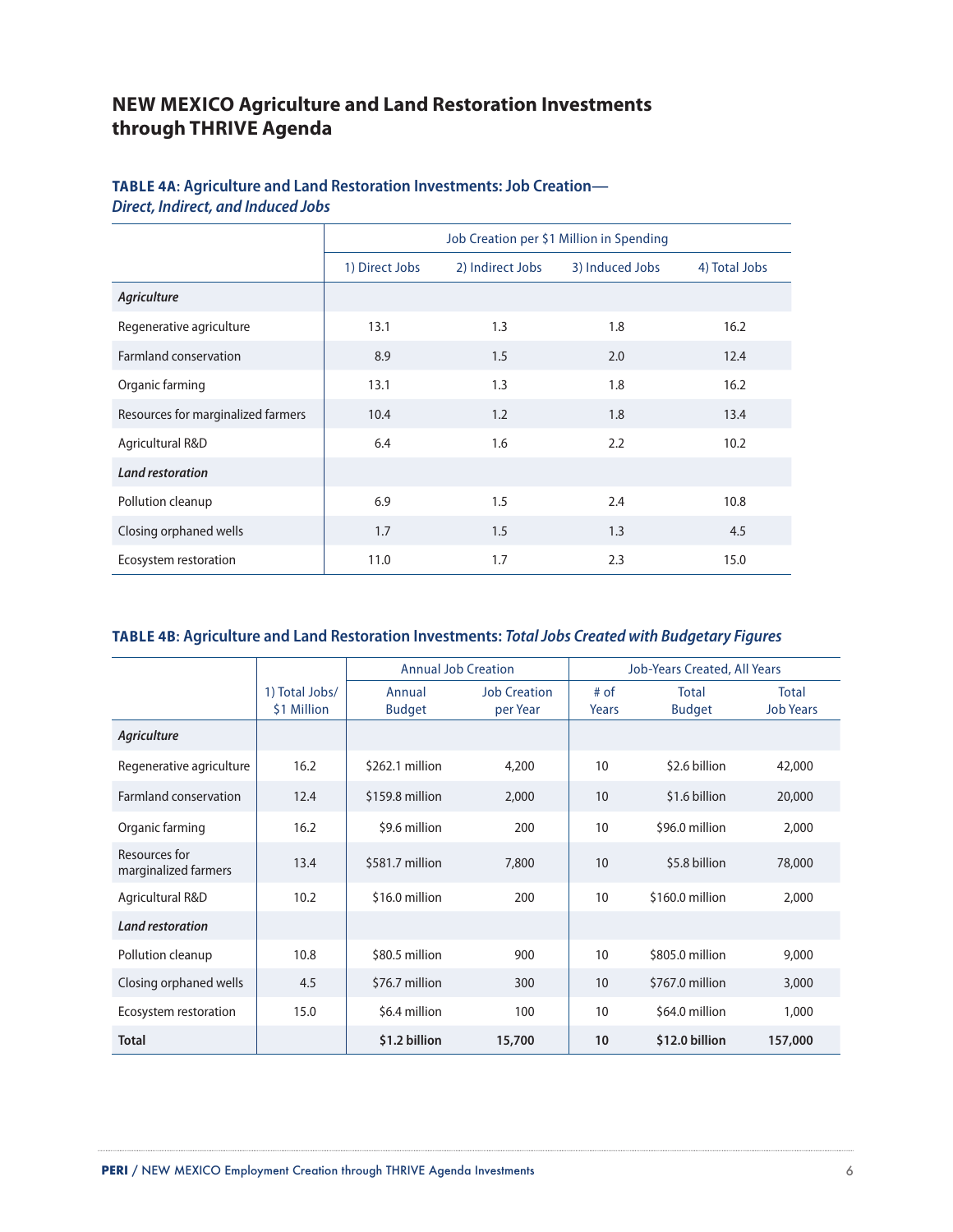## **NEW MEXICO Care Economy, Public Health, and Postal Service Investments through THRIVE Agenda**

#### **TABLE 5A: Care Economy, Public Health, and Postal Service Job Creation—** *Direct, Indirect, and Induced Jobs*

|                | Job Creation per \$1 Million in Spending |                  |                 |               |  |  |  |
|----------------|------------------------------------------|------------------|-----------------|---------------|--|--|--|
|                | 1) Direct Jobs                           | 2) Indirect Jobs | 3) Induced Jobs | 4) Total Jobs |  |  |  |
| Care economy   | 19.5                                     | 1.6              | 3.3             | 24.4          |  |  |  |
| Public health  | 7.1                                      | 1.7              | 2.3             | 11.1          |  |  |  |
| Postal service | 6.9                                      | 0.7              | 2.7             | 10.3          |  |  |  |

### **TABLE 5B: Care Economy, Public Health, and Postal Service Investments:**  *Total Jobs Created with Budgetary Figures*

|                |                               | <b>Annual Job Creation</b> |                                 |               | Job-Years Created, All Years  |                           |
|----------------|-------------------------------|----------------------------|---------------------------------|---------------|-------------------------------|---------------------------|
|                | 1) Total Jobs/<br>\$1 Million | Annual<br><b>Budget</b>    | <b>Job Creation</b><br>per Year | # of<br>Years | <b>Total</b><br><b>Budget</b> | Total<br><b>Job Years</b> |
| Care economy   | 24.4                          | \$495.4 million            | 12,100                          | 10            | \$5.0 billion                 | 121,000                   |
| Public health  | 11.1                          | \$28.8 million             | 300                             | 10            | \$288.0 million               | 3,000                     |
| Postal service | 10.3                          | \$16.0 million             | 200                             | 10            | \$160.0 million               | 2,000                     |
| <b>Total</b>   |                               | \$540.2 million            | 12,600                          | 10            | \$5.4 billion                 | 126,000                   |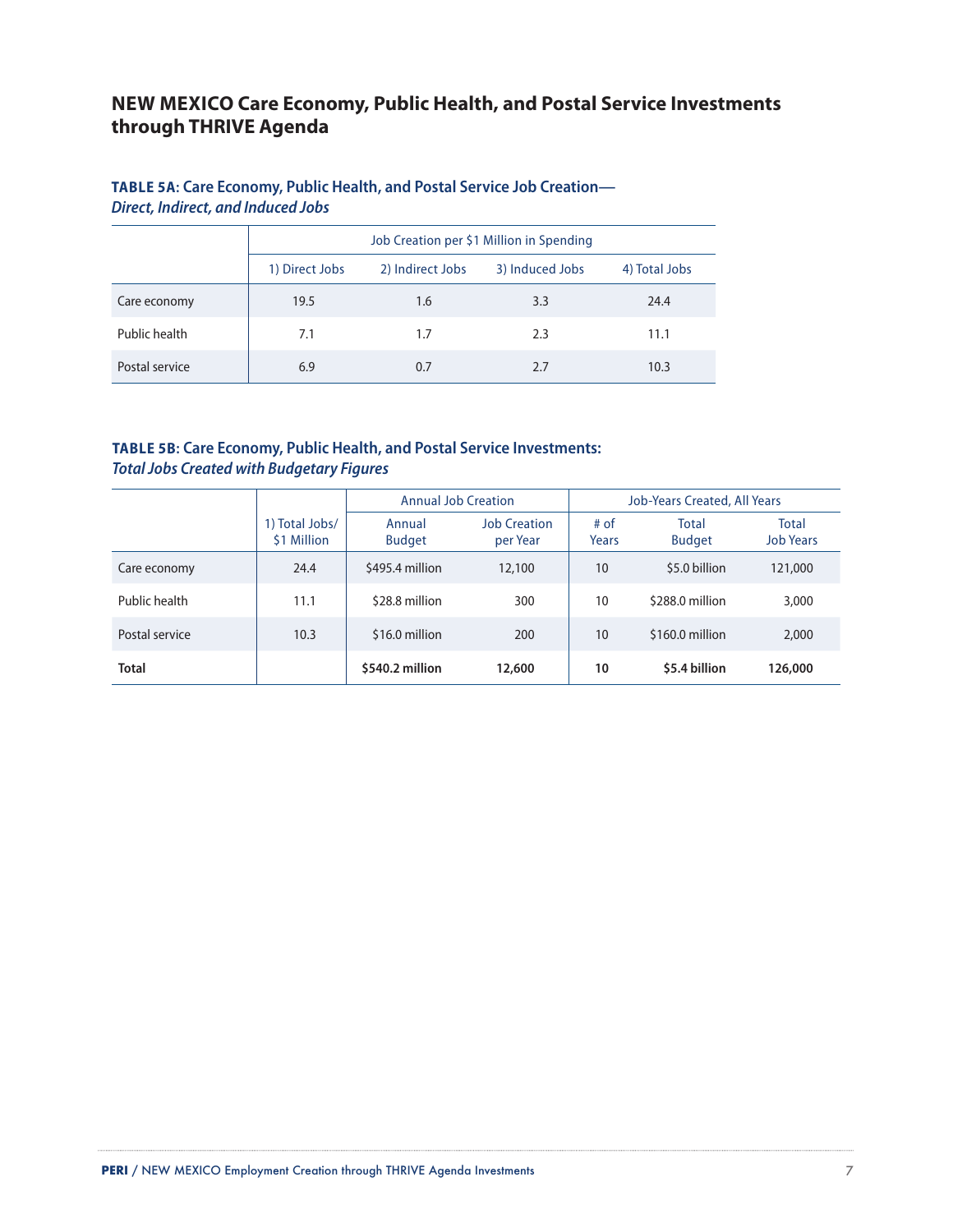|                                                                |                         | <b>Annual Budget and Job Creation Figures</b> | <b>Total Budget and Job-Years Figures</b> |                                                |  |
|----------------------------------------------------------------|-------------------------|-----------------------------------------------|-------------------------------------------|------------------------------------------------|--|
|                                                                | Annual<br><b>Budget</b> | Annual<br><b>Job Creation</b>                 | Total<br><b>Budget</b>                    | <b>Total Job Creation.</b><br><b>Job Years</b> |  |
| Infrastructure investments                                     | \$2.1 billion           | 17,360                                        | \$21.0 billion                            | 173,600                                        |  |
| Clean energy investments                                       | \$2.3 billion           | 9,100                                         | \$23.0 billion                            | 91,000                                         |  |
| Agriculture and<br>land restoration investments                | \$1.2 billion           | 15,700                                        | \$12.0 billion                            | 157,000                                        |  |
| Care economy, public health,<br>and postal service investments | \$540.2 million         | 12,600                                        | \$5.4 billion                             | 126,000                                        |  |
| <b>Total</b>                                                   | \$6.1 billion           | 54,760                                        | \$61.4 billion                            | 547,600                                        |  |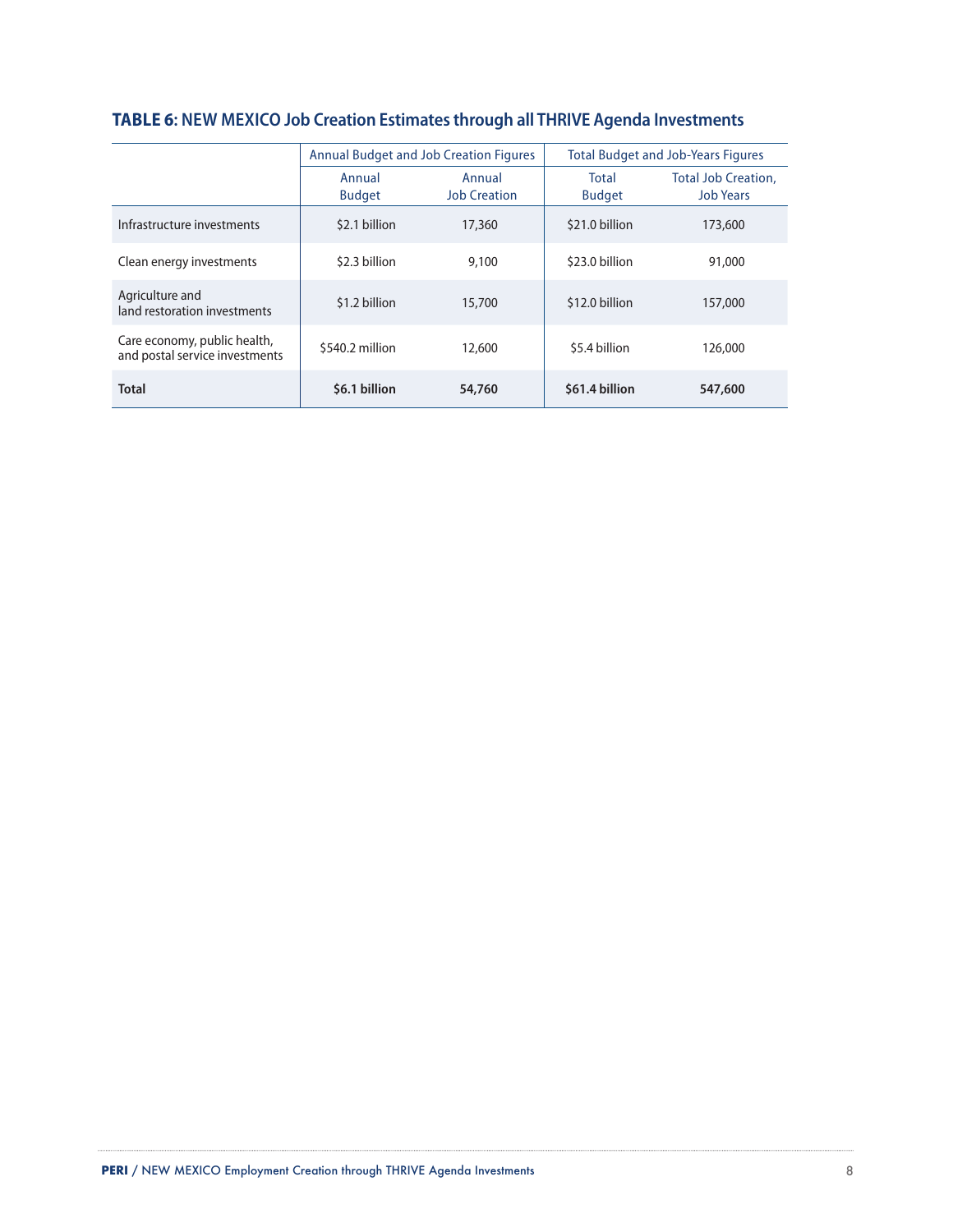## **Acknowledgments**

This project was supported financially by the U.S. Green New Deal Network. We gratefully acknowledge their support, as well as the fact that they respected our terms of engagement. Those terms included full autonomy in developing the statistical findings presented here. The study benefited substantially from discussions with Matt Ryan of the Working Families Party, Ben Beachy and Isabel Estevez of the Sierra Club, and Nick Berning of the Green New Deal Network. We also benefited from the excellent research assistance of Ray Caraher, Emily Diaz-Loar, and Bilen Gurara. Kim Weinstein somehow produced a clearly readable document from our cyber-piles of tables.

## **About the Authors**

#### **Robert Pollin**

Distinguished University Professor of Economics and Co-Director, Political Economy Research Institute (PERI) University of Massachusetts Amherst

#### **Jeannette Wicks-Lim**

Associate Professor, Political Economy Research Institute (PERI) University of Massachusetts Amherst

#### **Shouvik Chakraborty**

Assistant Professor, Political Economy Research Institute (PERI) University of Massachusetts Amherst

#### **Gregor Semieniuk**

Assistant Professor, Political Economy Research Institute (PERI) University of Massachusetts Amherst

#### **Chirag Lala**

Economics Ph.D. student, University of Massachusetts Amherst